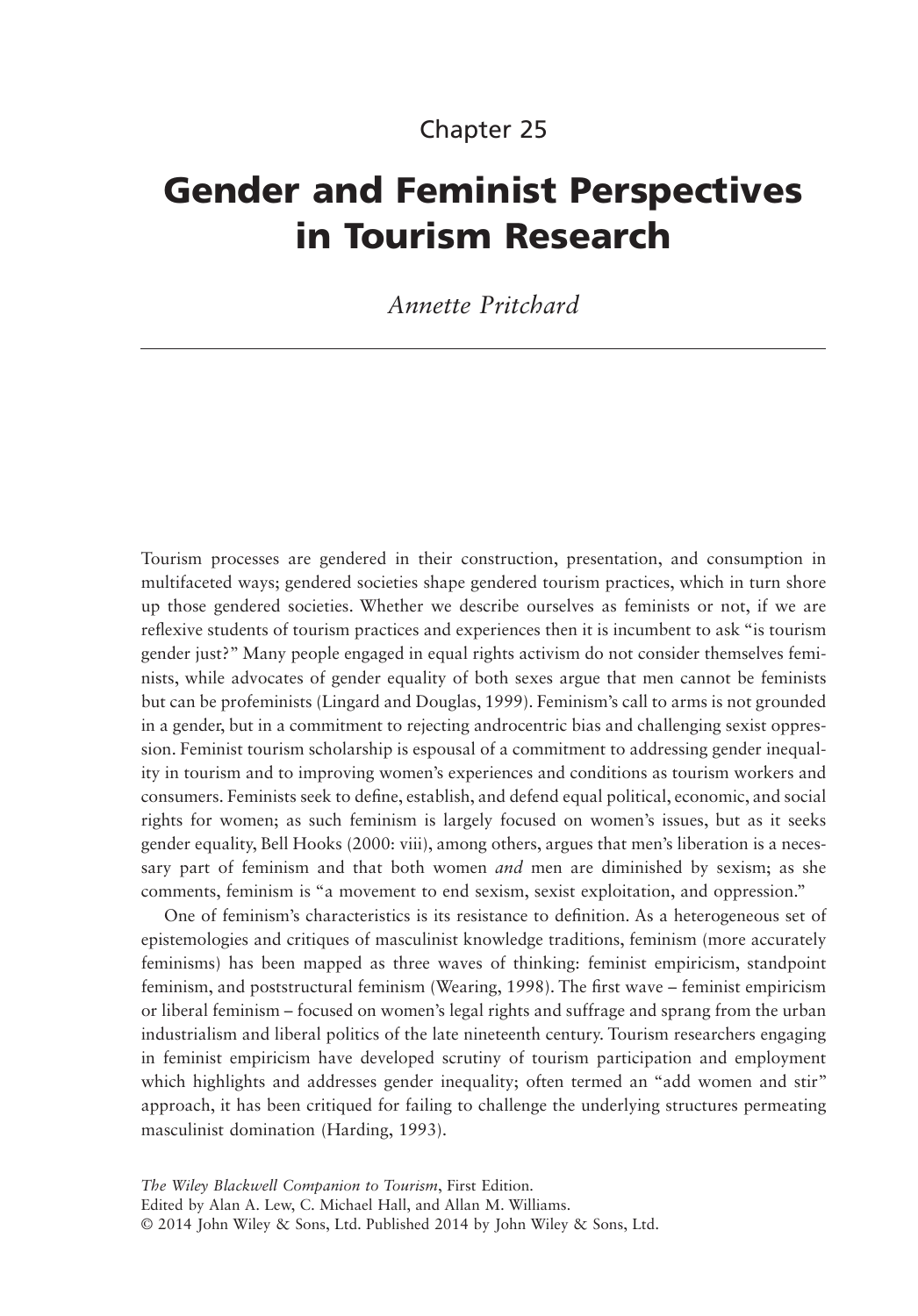Second-wave or standpoint feminism developed during the 1960s civil rights and antiwar movements, which saw the growing self-consciousness of minority groups (Ramazonğlu and Holland, 2002). For these feminists, confrontation of gendered power relations requires different social "standpoints" such as class (Marxist feminism), class and sexuality (socialist feminism), sexuality (radical feminism), or race (black feminism). Standpoint tourism researchers attempt to critique society by giving voice to disempowered people and marginalized discourses (Harding, 1993). Third-wave or poststructuralist feminism unfolded in the mid-1990s and, shaped by postcolonialism and postmodernism, is associated with difference, with speaking from the margins, and positioning self and other within multiple oppressions (Butler, 1993); poststructuralist feminists have deconstructed the masculinized language and practice of tourism and identified the cultural workings of gender power relations (e.g. Veijola and Jokinen, 1994; Johnston, 2001). It is not my intention to rehearse feminism's contributions to tourism inquiry, as this has been done previously (e.g. Aitchison, 2006). Rather I review five topics to illustrate the breadth of feminist tourism research: research and education, employment and empowerment, sex tourism, sexualized tourism environments, and sexual harassment. Each wave of feminist thinking has enhanced our understandings of these topics, and each topic reveals gendered power relations and the precariousness of many women's lives worldwide.

### **Tourism Research and Education**

Positivist industry-focused "malestream" knowledge traditions have long dominated tourism scholarship (Pritchard and Morgan, 2007a) and while feminism's commitment to social critique and recognition of multiple truths has much to offer tourism inquiry, its influence remains peripheral. This contrasts with other fields and disciplines (such as history and sociology), where feminists have pioneered significant reinterpretation and advanced new lines of inquiry. Feminist research does not exist as a subfield of tourism as it does elsewhere; it is a minority interest, ". . . clearly detrimental to one's career . . . while the biases in . . . knowledge due to the politics of *masculinism* go largely unnoticed" (Oakley, 2006, p. 19). Gender is perceived as a disruptive and marginal discourse; as one academic comments: "When I talk to my department . . . about issues of gender I'm automatically labelled as a feminist. . . . When *he* talks about any general topic, he . . . talks . . . from a very masculine point of view . . . his discourse is normalised, mine is not" (Tribe, 2010: 15).

There has been reflexive critique of tourism knowledge (Ren et al., 2010), some prompted by feminist inquiry, but few tourism researchers acknowledge their own identities. For many (especially senior figures) this remains unarticulated because as white, middle-class men they are the self, the same, the norm against which others are measured (Kimmel, 1996). Tourism's influential organizations such as the International Academy for the Study of Tourism have a membership which is almost 90% male, its dominant "Anglo-Saxon" institutions have few female professors and men dominate its journal editorial boards (Pritchard and Morgan, 2007a). Tourism reflects global higher education's structural gender inequalities, where women are underrepresented in tenured and senior positions and suffer a serious pay gap (Marcus, 2006) but these inequalities are particularly skewed in tourism, perhaps because it is predominantly taught in the masculine worlds of business schools (Pritchard and Morgan, 2007a). This has implications for what and how we study, and how we value research. Studies suggest that UK and US doctoral programs eschew topics of gender and social critique and that sponsoring bodies worldwide dismiss its "seriousness" (Botterill et al., 2003).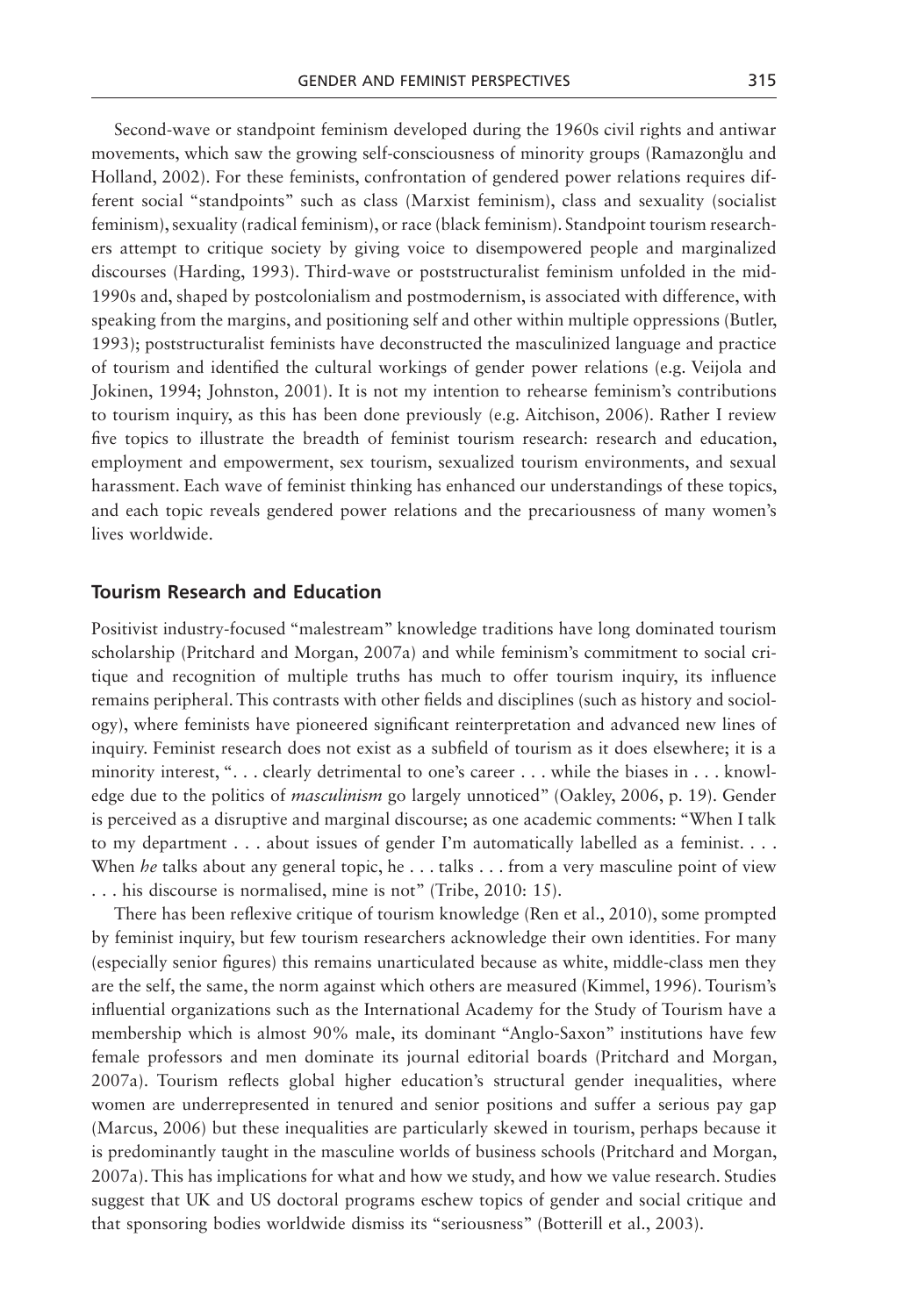It is vital that we question "who controls what, how hierarchies are built, maintained and changed and how equity occurs" (Swain, 2004, p. 102) as a field's gatekeepers are responsible for establishing the parameters in which its academics are encouraged to work. "Tourism research carries with it a subtle power to define; to skew; to objectify; to foreground some issues leaving others untouched" (Tribe, 2006: 375), normalizing how we know tourism as a research field and an industry. There are serious implications for our field when some senior male academics believe that tourism knowledge has been fully mapped and there remains no unexplored terrain (Tribe, 2010). Such a situation does not make for inclusive scholarship, especially at a time of a feminization of higher education. The numbers of female students now outnumber men globally and the proportion of female academics is rising worldwide; in the UK there is almost gender balance in academia (Fazackerley and Hughes, 2006). Tourism must recognize feminine and masculine voices equally among its senior academicians if it is to be representative of its wider academy. Moreover, it must welcome genderoriented and feminist tourism scholarship if it is to play a role in advocating for gender just tourism.

### **Women, Employment, and Empowerment**

Women everywhere remain severely disadvantaged compared to men across all social criteria and classifications. Women constitute half of the world's population, yet do two-thirds of the work for a tenth of the paid income and own less than 1% of the land. Three out of every four war fatalities are women and children while women make up 66% of the world's illiterate adults and 75% of its refugees. Three-quarters of the world's poor are women. Most shockingly, one in three women worldwide suffer from gender-based violence (infanticide, neglect, abuse, domestic violence, "honour killings," sex trafficking, forced labor, etc.), which is the biggest global cause of female injury and death (US Aid, 2013; Women's Learning Partnership, 2013). Tourism's growth, size, and flexibility give it enormous potential to advance women economically, socially, and politically (Ghodsee, 2005). It is a disproportionately important employer for women, particularly in less economically developed countries, and women's employment in tourism can significantly improve not only their own lives but also those of their families and communities (UNWTO, 2011).

Insufficient attention has been paid to how tourism can empower women, although it is vital to the Millennium Development Goals of employment and poverty reduction and women's empowerment (UNWTO, 2011). Women's tourism labor remains underexplored and it is difficult to estimate the numbers of women employed in tourism (Swain and Momsen, 2002). The UNWTO (2011) *Global Report on Women in Tourism, 2010* provides a fuller picture of women's global tourism employment (although lacks data from Europe and North America). The report confirms that one in 12 of the world's workforce is employed in tourism and two-thirds are women, attracted in part by the industry's low entry barriers and flexible working hours. Tourism also provides significant entrepreneurial opportunities for women who are twice as likely to be employers in the tourism industry as in other industrial sectors. They in turn often employ more women than men, thus generating further female employment opportunities. Tourism offers considerable potential for women's activism and leadership in community and political life. Women hold more ministerial positions in tourism than in any other field, although they still only account for a fifth of all tourism ministers and tourist board chairs. Thus, "even in areas where women in tourism perform better than women in other sectors of the economy, women still lag far behind men" (UNWTO 2011: 43).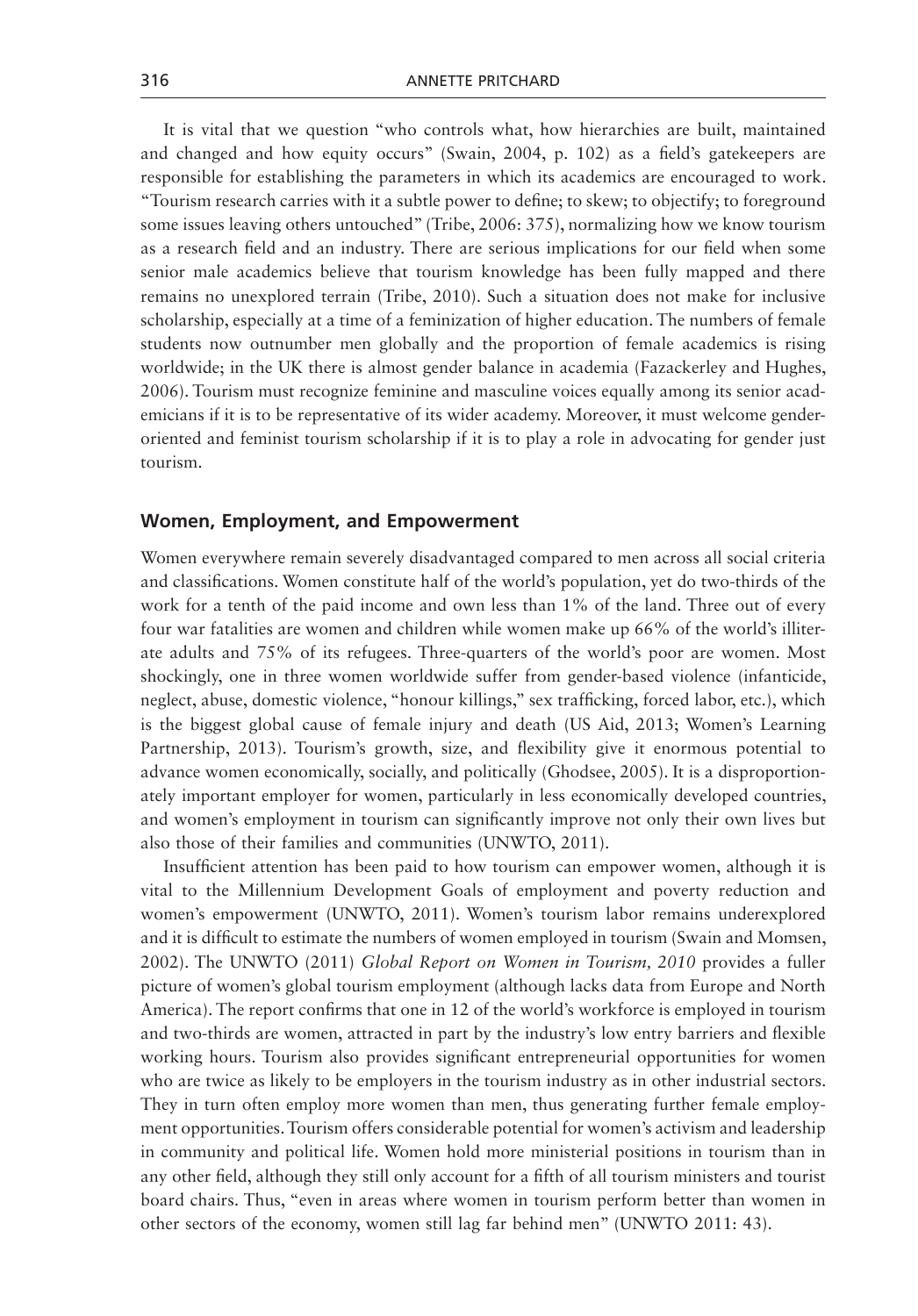Such reports reveal that tourism employment is far from gender just and promotes women's economic and sexual exploitation through employment practices that abuse precarious workers (Women First, 2010). Tourism and hospitality have long been vertically and horizontally gender segregated, so that women are overrepresented in low-paid occupations and underrepresented in decision-making roles (Women First, 2010). Tourism has long been characterized as "dirty work" and little has changed despite its professionalization. Tourism work is often demeaning, stressful, physically exhausting, and low paid; it often involves unsocial and exploitative working conditions and has limited training and career opportunities (Hoel and Einarsen, 2003). Women are largely denied access to mentoring opportunities (as employers do not regard them as career-oriented) and suffer sexual harassment, stereotyping, sexual exploitation, and promotion and salary discrimination (Rydsik et al., 2012).

The gender pay gap is very evident in tourism, with men paid more across virtually all its occupations; in the UK, male hotel managers and travel agents earn 17% more than their female equivalents, and male leisure and theme park attendants 30% more (Women First, 2010). Just as in tourism academia, senior management in the tourism industry does not reflect the profiles of either its rank and file employees or its customers. The industry is failing to draw on women's experiences and talents, with consequences for its business performance as companies with greater female representation at board level generally outperform their rivals (Catalyst, 2007). Across all sectors women constitute fewer than 7% of executive directors but while progress has been made in traditionally masculine sectors such as resource extraction, construction, and aerospace (Sealy and Vinnicombe, 2013), women worldwide (with some exceptions, such as in Scandinavia) have made little impact in the boardrooms of the female-dependent tourism industry. Women First (2010) identifies five key barriers to women's advancement to management in tourism: problems of combining senior roles with caring responsibilities, dominant masculine organizational cultures, preconceptions and gender bias, exclusion from networks, and lack of senior women role models.

A mixed picture for women emerges in tourism employment, reflecting the global position of women. Tourism provides vital employment and entrepreneurial opportunities for women; it also offers an avenue for women's activism and leadership. However, it assists women's economic and sexual exploitation, particularly young, ethnic minority, and migrant workers. The gender pay gap is evident across the sector and management levels remain maledominated. In addition, tourism generates considerable unpaid work for women in family tourism businesses so that women subsidize the industry and for little reward (Enloe, 1989). This is a "... troubling [picture] for a gender analysis of the tourism industry ... [which] makes little contribution to women's socio-economic empowerment" (UNWTO 2011: 41). Tourism can empower women but it can be seriously exploitative and some of its most precarious working environments also reveal a dark underbelly of prostitution, human trafficking, and sexual harassment.

# **Tourism and the Global Sex Trade**

Tourism has long been deeply complicit in the global sex trade. The outcome of a gendered tourism industry and international system, sex tourism has a sizable literature (e.g. Carter and Clift, 2000). Its development "as a legitimate leisure industry . . . in which women and children are literally 'men's leisure'" (Jeffreys, 1999: 179) is founded on three factors: acute poverty, tourists socialized into seeing women in less economically developed countries as sexually available, and an international system that promotes sex tourism (Enloe, 1989).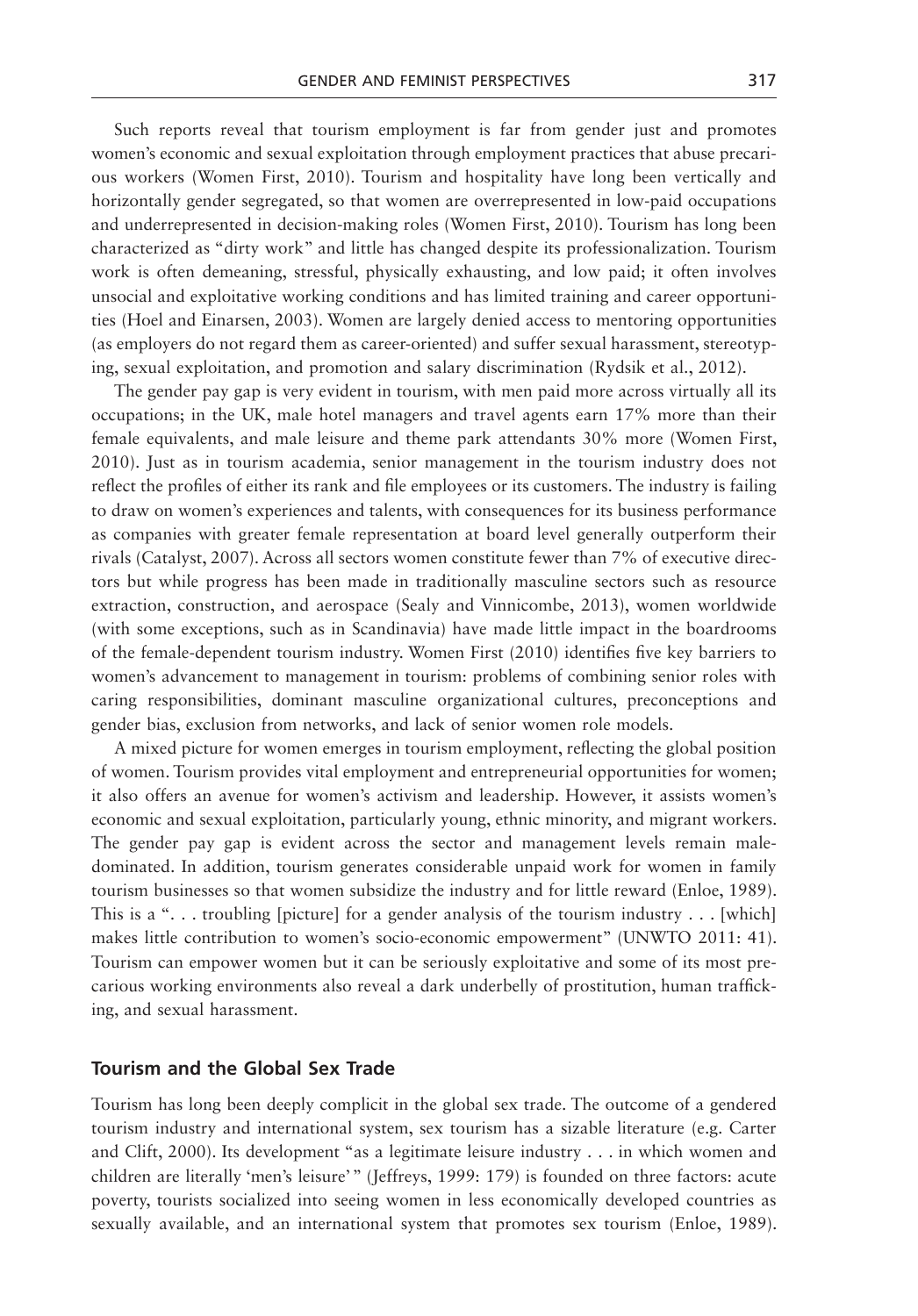It is a flourishing multibillion dollar industry contributing significantly to some South Asian countries' gross domestic products (Shelley, 2010). Lubricated and promoted by the Internet, it revolves around "comparatively rich men buying poor women" (MacKinnon, 2009) and is highly racialized as global sex tourists disproportionally victimize women of colour "because of the lure of racialized gender stereotypes" (Hernandez, 2001: 185). Sex tourism is a global industry which attracts men from all over the world. Habitual sex tourists have been identified as largely white, Western heterosexual men aged 35–55 (Kempadoo, 1999) but sex tourists come from all racial and ethnic groups. For instance there is a growing trade in so-called young Indian Muslim "one month wives" purchased for a short period by Middle Eastern and African Muslim men (Nelson, 2013) and an emergent "female sex tourism," although without large-scale studies scoping this phenomenon remains difficult (Sanders, 2011).

The vast majority of sex tourism demonstrates the silencing of women's power and agency as many of the women are trafficked in the world's second most profitable illegal industry. An estimated 27 million people are trafficked for \$30 billion profit every year; 70% of those in the European Union being women forced into sexual exploitation, while over 2 million children are forced into commercial sex, largely in Southeast Asia, Latin America, Africa, and Eastern Europe (Shelley, 2010; Bales, 2012). While the tourism industry has been concerned about child sex tourism, the same cannot be said about adult sex tourism; yet the two are inextricably intertwined (Jeffreys, 1999). Many abused children are teenage girls forced into working bars and brothels in less economically developed countries where they are abused by men "who neither know nor care how young the girls are" (Jeffreys, 1999: 179). Yet tourism industry bodies fail to act against the sexual exploitation and trafficking of women. Instead "migration and trafficking of women . . . to service the tourist trade is commonplace . . . global tourism . . . [has] given the sex industry new means of exploiting, marketing and supplying women and children as commodities to buyers" (EQUATIONS, 2007: 70).

## **Tourism and the Sexualization of Everyday Life**

The expanding global sex trade can be seen within the context of a sexualization of the public domain that entails the emergence of new taste formations and a "pornographication" of sex and intimacy (Attwood, 2006). This sexualization of culture increasingly objectifies women across every media form including television, film, magazines, video games, the Internet, and advertising (Pritchard and Morgan, 2010a). For example, Trantner and Hatton's (2011) fivedecade longitudinal study demonstrates a dramatic increase in hypersexualized images so that by the 2000s 83% of women were depicted as sexualized or hypersexualized. Sexualization is four-fold: someone's value comes only from his or her sexual appeal, someone is held to a standard that equates narrowly defined attractiveness with being sexy, someone is sexually objectified or made into a thing for others' sexual use, and/or sexuality is inappropriately imposed upon someone. Any one condition indicates sexualization and anyone can be sexualized, although it is usually women and girls (American Psychology Association, 2007). Our models of femininity are increasingly hypersexualized and those who frequently consume such images offer stronger endorsement of sexual stereotypes that objectify women. They also place appearance at the center of women's value, and girls tend to engage in selfobjectification whereby they think of their own bodies as objects of others' desires (Zurbriggen and Morgan, 2006).

Tourism is intimately connected with desire (Mackie, 2000) and its gendered visual rhetoric perpetuates sexual ideological constructs, while its experiences are framed by discourses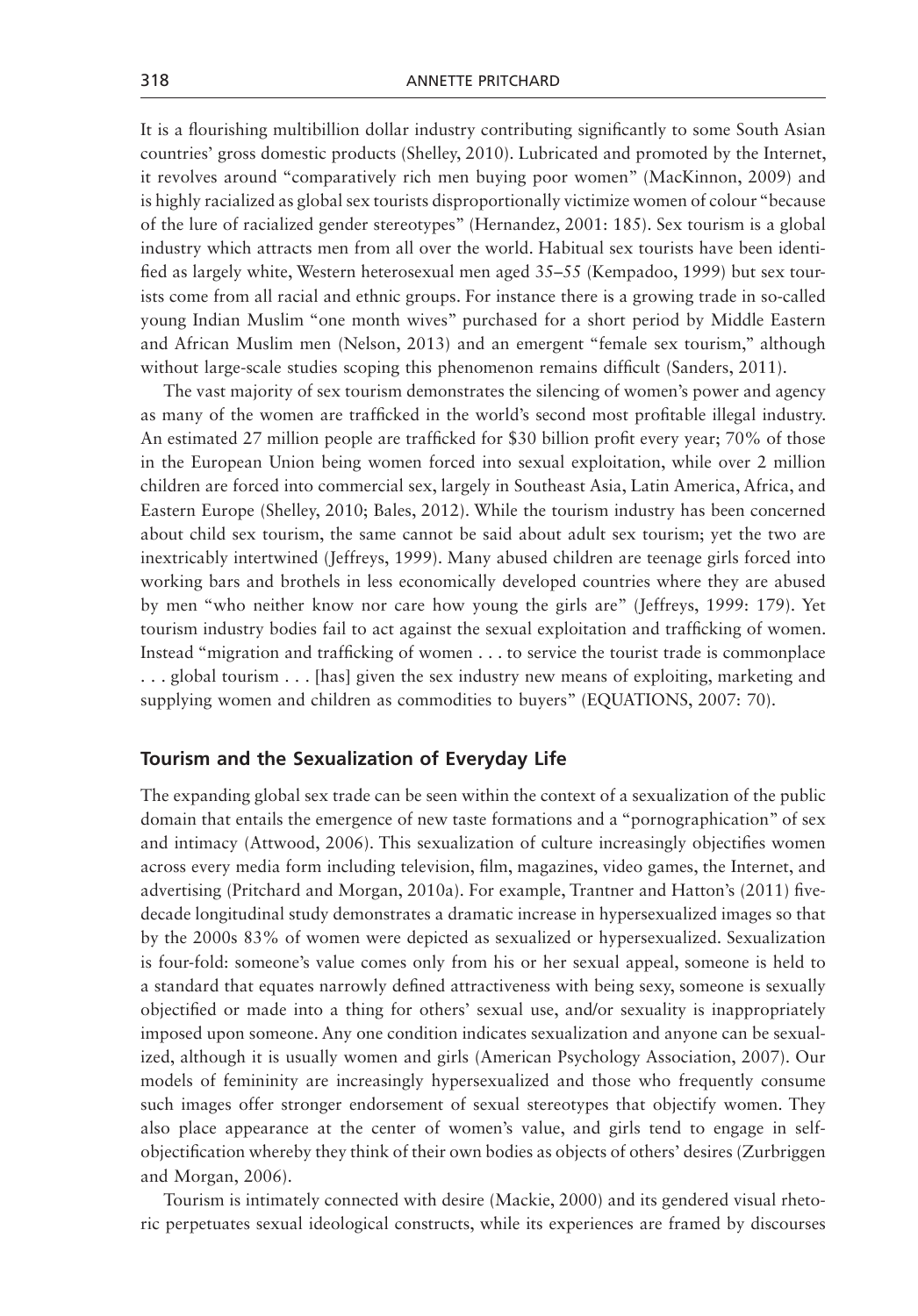of embodied desire, sensuality, and hedonism (Pritchard and Morgan, 2007b, 2010b). Tourism sites such as resorts and nightclubs and rituals such as Spring Break and Carnival are liminal zones closely identified with pleasure, desire, and sexuality (Pritchard and Morgan, 2010b). They are dominated by highly circumscribed forms of masculinity and femininity and in many cases women ". . . are explicitly positioned as the site of spectacle, display and consumption" (Van Eeden, 2007: 201). Tourism environments are "hot" climates, highly aestheticized environments which emphasize style and sensuousness, ingredients which create "a sexual simmer" (Mano and Gabriel, 2006). The way tourism environments are represented and marketed actively creates a discourse of sexuality and it comes as no surprise that female tourism employees face very high rates of sexual harassment and exploitation.

# **Tourism's "Hot" Environments and Sexual Harassment**

Sexual harassment is a manifestation of gendered power relations and the commoditization of women; it is also the product of the sexualization of tourism's spaces and its workers (Pritchard and Morgan, 2006; Rydsik et al., 2012). Female employees are often precarious workers, especially if they are young, junior, or migrants. Dress codes and uniforms are often designed to enhance their attractiveness and they are encouraged to flirt and "sell" their sexuality in service encounters; such women are reliant upon "referent power to be socially attractive and friendly with the customer . . . [and become a] 'sexual being'" (Gilbert et al., 1998: 49–50). Female hotel receptionists are objects of sexual gratification, "superficial projection[s] of an image created by men for other men" (Mason, 1988: 245). This sexualization of work practices and environments is not restricted to hotels but extends across many tourism environments, which thus pose considerable risks for female employees (Guerrier and Adib, 2000).

It seems that sexual harassment is particularly prevalent in the tourism and hospitality industries, but it is difficult to establish its extent (Nickerson, 2012). Sexual harassment respects no geographic or cultural boundaries and is "disguised by the conspiracy of silence which surrounds the issue" (Gilbert et al., 1998: 49), including in academia, which has failed to investigate sexual harassment beyond a handful of studies in the hospitality sector (e.g. Guerrier and Adib, 2000). As a result, its frequency remains unknown but available research suggests that at least one in four hospitality employees are harassed at work (Euro Agency for Health and Safety at Work, 2000). This may well be an underestimation as a New Orleans study recorded harassment rates of 75% (Agrusa et al., 2002) and research with student placements suggests that almost 60% in the UK (Worsfold and McCann, 2001) and over 90% in Taiwan (Lin, 2006) experience unwanted sexual attention at work.

Sexual harassment is regarded as a human resource issue but its impacts extend much further. The line between harmless "horseplay" or "jokes" and harassment is blurred (Poulson, 2007) but sexual harassment is an act of violence. It involves the misuse of power and reflects the ability of one person (a colleague, superior, or customer) to abuse, humiliate, and degrade another. Most victims of sexual harassment in the sector are women in junior positions and sexual harassment also has a strong racial element (Hernandez, 2001). Its consequences vary from person to person and depend on the severity of the harassment but it is a form of sexual assault and can have substantial psychological and physical effects that also impact on a business' performance through high levels of staff turnover and absenteeism.

Sexual harassment is not restricted to tourism employees and, following high-profile attacks, governments and pressure groups have highlighted the extent of sexual assaults and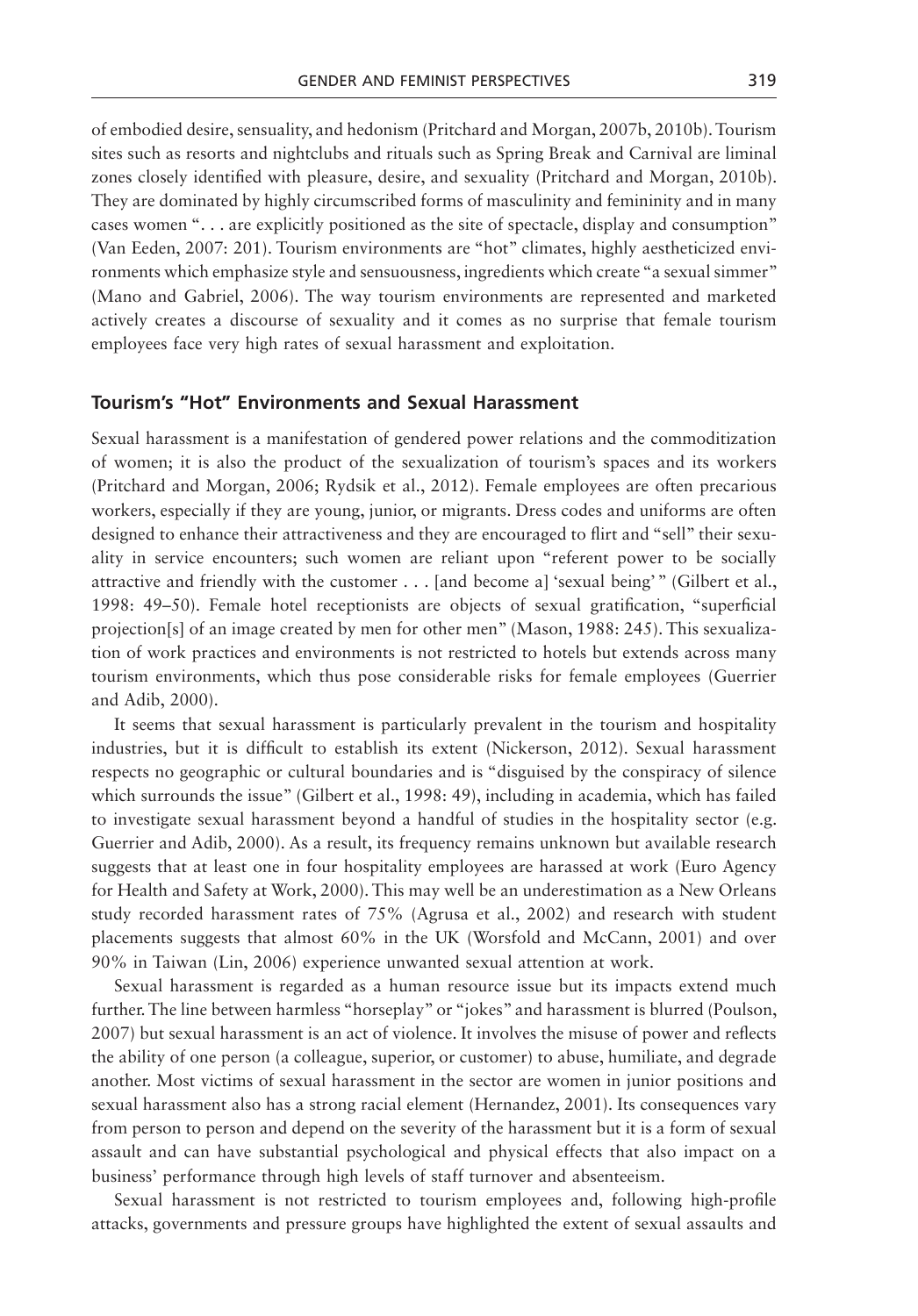harassment perpetrated against female travelers (Foreign and Commonwealth Office, 2013). Harassment of tourists in general is a neglected area of study, but is pervasive and global and in the case of sexual harassment overwhelmingly experienced by women. "In developing countries in particular, various forms of sexual harassment proliferate . . . [and have] long been a permanent feature across the tourism landscape" (McElroy et al., 2008: 97). Empirical data on the nature and level of sexual harassment experienced by women while on holiday is even harder to establish than while in the workplace. Much of it can be defined as street harassment, "a highly symbolic form of violence" in which women are assaulted and humiliated by men (Peoples, 2008: 4).

One study of sexual harassment undertaken by the Egyptian Center for Women's Rights (2008) found that high numbers of Egyptian (46%) and foreign (52%) women reported daily harassment (including touching, ogling, verbal harassment, stalking, and indecent exposure), particularly of working women and tourists. Foreign women also reported additional forms of sexual harassment including sexual "jokes" and aggressive unwelcome dinner or drinks invitations; this also happened regardless of what they were wearing, countering suggestions that foreign female tourists who dress immodestly are more at risk. In all, 83% of Egyptian and 98% of foreign women reported sexual harassment, while 62% of Egyptian men admitted engaging in it. The street, public transport, and tourist destinations were the most common locations for these unwanted advances and, as with workplace harassment, a conspiracy of silence exists as only 2% of women reported their experiences. Women who suffer sexual harassment and sexual assault in tourism environments are not just victims of local offenders, but also of other tourists. In a survey of 6500 British and German Mediterranean holidaymakers aged 16–35, women were the most likely to have experienced sexual harassment during their holiday although gay and bisexual men reported similar sexual harassment levels (Calafat et al., 2013). The study authors suggest that the tourism industry and resort authorities should work to create tourism environments where sexual aggression is not tolerated. Given tourism's inherent discourses of hedonism and pleasure, its reliance on sexualized marketing and employees and its underbelly's connectivities to the illegal sex trade, this seems unachievable.

### **Epilogue: Theoretical, Methodological, and Practice Reflections**

This chapter has reviewed how feminism's rejection of androcentric prejudice and sexist oppression has enhanced understandings of the relationships between gender and tourism. In briefly assessing the most traversed topics in the area there is a danger that I have confirmed the stereotypical view of gender and tourism as a narrow field of inquiry of "women's issues", principally sex tourism, gender discrimination, and sexist advertising. Yet a review such as this must consider the extant literature and it remains dominated by these topics. However, the subfield of gender and tourism should ideally encompass every type of tourism interaction as gender and sexuality plays out and shapes all aspects of tourism, and not just concerning women, as examination of masculinities is seriously deficient in tourism inquiry. There is a pressing need to expand the field of gender and tourism as we must know more about the existing terrain (tourism labor, sex tourism, sexual harassment, etc.) and open up new lines of tourism inquiry around women's sexual behavior, their embodiments, their experiences as carers and partners, their exclusion from tourism participation through lack of opportunities, their experiences as entrepreneurs and community leaders, and so forth. Above all, we need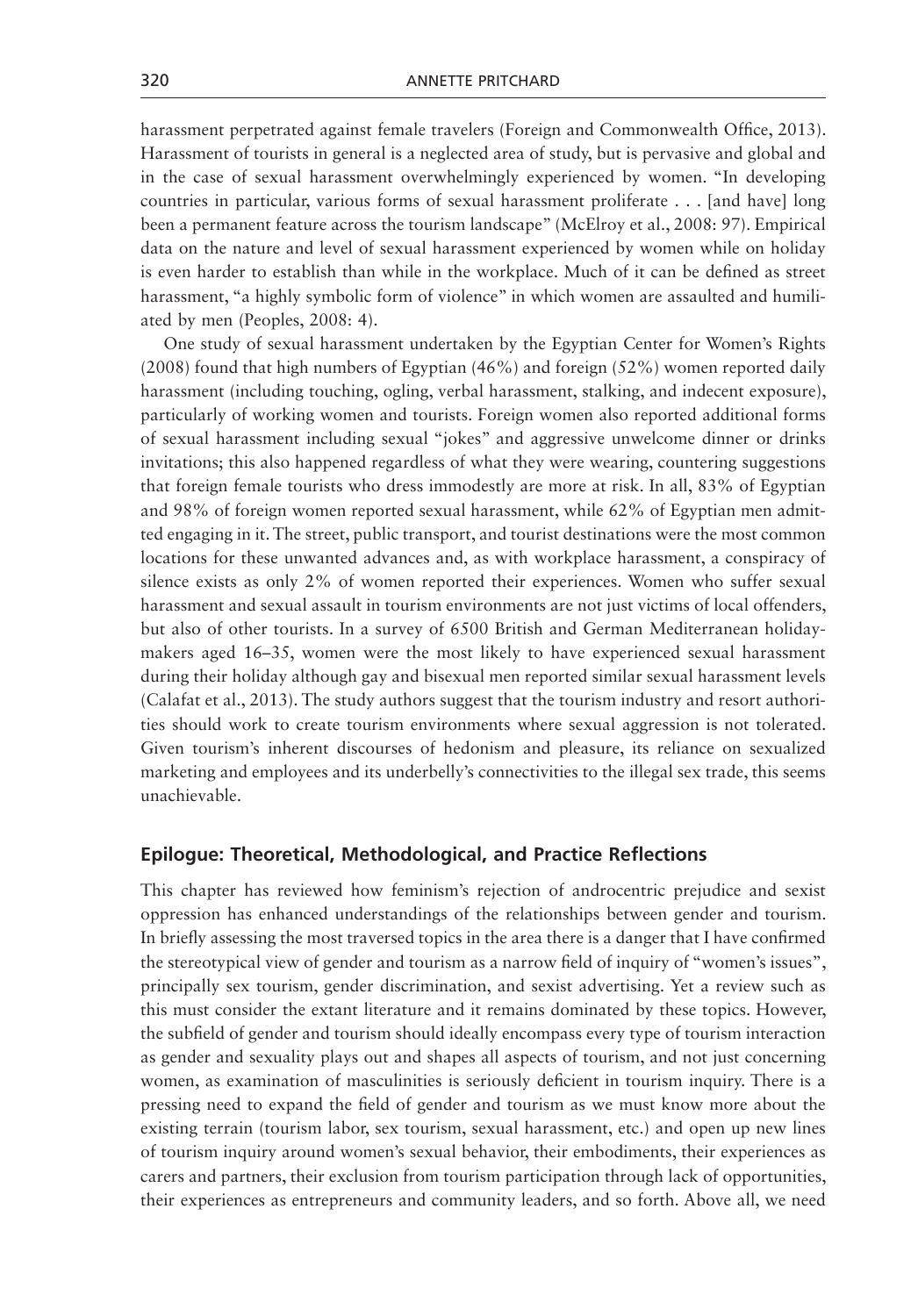more scholarship which deconstructs how gender intersects with other vectors of oppression such as race, ethnicity, dis/ability, class, age, etc.

In addition to adding to the scope and scale of our knowledge – what we know – feminist scholarship can also transform how we know tourism through an epistemological and methodological contribution. Feminism has much to offer tourism studies as a set of epistemologies and movements committed to confronting oppression and empowering marginalized people: a set of ideologies that combine activism and scholarship and which seek transformation (Heintum and Morgan, 2012). Being able to answer why a piece of tourism research is feminist is important, as scrutinizing how we engage feminisms in research opens up debate with nonfeminists of what feminisms offer tourism researchers that nonfeminist research cannot and vice versa. Tourism studies has much to offer feminist debates and wider discussions of gender inequalities as nowhere is gender inequity more evident than in the tourism industry. Feminist empiricism, standpoint feminism, and poststructural feminism have each contributed to understandings of the relationships between gender and tourism and have more to offer; so too do queer theory, ecofeminism, postcolonial feminism, transgender politics, womanism (with its focus on racial inequalities), and cyberfeminism, to name a few (Kolmar and Bartkowski, 2013). As we move through the early decades of the twenty-first century, feminism is being reconstituted into feminisms, ones that go beyond gender as the central construct in defining any feminism, beyond dichotomous views of power and beyond conceptions of the body as the conduit of being and experience. If we are to achieve gender justice and break the silences which oppress women worldwide, the challenge in tourism, as elsewhere, is to advance a genuine gender-based transformation of education, research, and practice.

#### **References**

- Agrusa, J., Coats, W., Tanner, J., and Leong, J. 2002. Hong Kong and New Orleans: a comparative study of perceptions of restaurant employees on sexual harassment. *International Journal of Hospitality and Tourism Administration*, 3(3): 19–31.
- Aitchison, C.C. 2006. The critical and the cultural: explaining the divergent paths of leisure studies and tourism studies. *Leisure Studies*, 25(4): 417–422.
- American Psychology Association 2007. *Task Force on the Sexualisation of Girls*. [www.apa.org/pi/wpo/](http://www.apa.org/pi/wpo/sexualization.html) [sexualization.html.](http://www.apa.org/pi/wpo/sexualization.html)
- Attwood, F. 2006. Sexed up: theorizing the sexualisation of culture. *Sexualities*, 9(1): 77–94.
- Bales, K. 2012. *Disposable People: New Slavery in the Global Economy*. Berkeley, CA: University of California Press.
- Botterill, D., Gale, T., and Haven, C. 2003. A survey of doctoral theses accepted by universities in the UK and Ireland for studies related to tourism 1990–1999. *Tourist Studies*, 2: 283–311.

Butler, J. 1993. *Bodies that Matter*. New York: Routledge.

- Calafat, A., A., Hughes, K., Blay, N., Bellis, M.A., Mendes, F., Montse, J., Lazarov, P., Cibin, B., and Duch, M.A. 2013. Sexual harassment among young tourists visiting mediterranean resorts. *Archives of Sexual Behavior*, 42(4): 603–613.
- Catalyst 2007. *The Bottom Line: Corporate Performance and Women's Representation on Boards*. New York: Catalyst.

Clift, S. and Carter, S. (eds) 2000. *Tourism and Sex: Culture, Commerce and Coercion*. London: Pinter.

Egyptian Center for Women's Rights 2008. *Sociological Study of Sexual Harassment in Egypt: Clouds in Egypt's Sky*. Cairo: Egyptian Center for Women's Rights.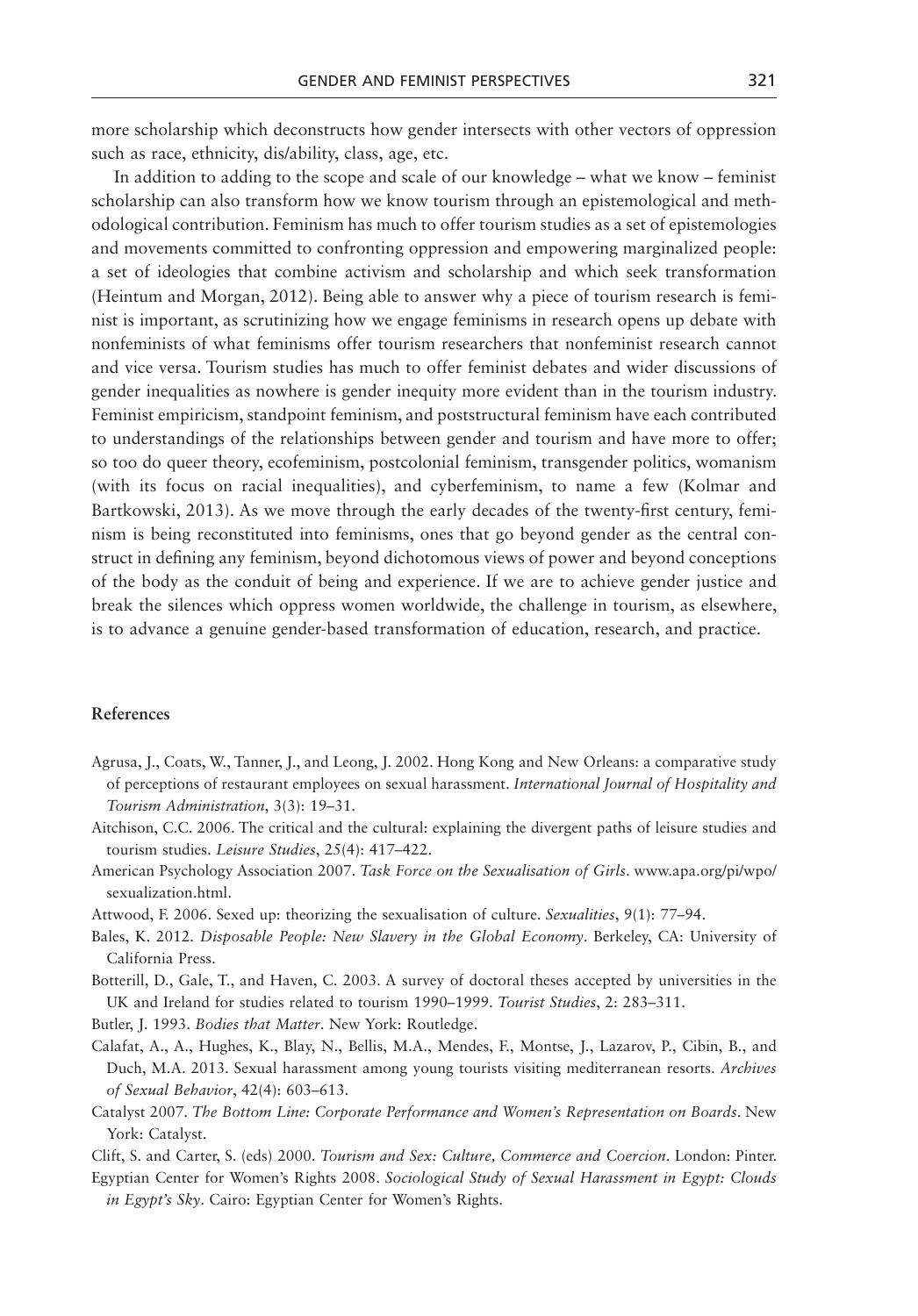- Enloe, C. 1989. *Bananas, Beaches and Bases. Making Feminist Sense of International Politics*. London: Pandora.
- Euro Agency for Health and Safety at Work 2000. *Monitoring the State of Occupational Safety and Health in the EU*. Pilot study summary. Bilbao: Euro Agency for Health and Safety at Work.
- EQUATIONS 2007. *Women and Tourism*. [www.equitabletourism.org/tourism\\_details.php?AID=59](http://www.equitabletourism.org/tourism_details.php?AID=59).
- Fazackerley, A. and Hughes, L. 2006. Lecturing now women's work as men seek cash. *The Times Higher Education Supplement*, July 14: 4.
- Foreign and Commonwealth Office 2013. *Foreign Travel Advice*. [www.gov.uk/foreign-travel-advice](http://www.gov.uk/foreign-travel-advice).
- Ghodsee, K. 2005. *The Red Riviera: Gender, Tourism, and Postsocialism on the Black Sea*. Durham, NC: Duke University Press.
- Gilbert, D., Guerrier, Y., and Guy, J. 1998. Sexual harassment issues in the hospitality industry. *International Journal of Contemporary Hospitality Management*, 10(2): 48–53.
- Guerrier, Y. and Adib, A. 2000. No we don't provide that service: the harassment of hotel employees by customers. *Work, Employment & Society*, 14(4): 689-705.
- Harding, S. 1993. Rethinking standpoint epistemology: "what is strong objectivity"? In *Feminist Epistemologies*, L. Alcoff and E. Potter (eds), pp. 49–82. New York: Routledge.
- Heimtun, B. and Morgan, N. 2012. Proposing paradigm peace: mixed methods in feminist tourism research. *Tourist Studies*, 12(3): 287–304.
- Hernandez, T.K. 2001. Sexual harassment and racial disparity: the mutual construction of gender and race. *The Journal of Gender, Race and Justice*, [www.law.berkeley.edu/faculty/abramsk/Hernandez\\_](http://www.law.berkeley.edu/faculty/abramsk/Hernandez_Rutgers/4_J_Gender_Race_Just_183_paper.pdf) [Rutgers/4\\_J\\_Gender\\_Race\\_Just\\_183\\_paper.pdf.](http://www.law.berkeley.edu/faculty/abramsk/Hernandez_Rutgers/4_J_Gender_Race_Just_183_paper.pdf)
- Hoel, H. and Einarsen, S. 2003. *Violence at Work in Catering, Hotels and Tourism*. Geneva: International Labour Office.
- Hooks, B. 2000. *Feminism is for Everybody: Passionate Politics*. London: Pluto.
- Jeffreys, S. 1999. Globalizing sexual exploitation: sex tourism and the traffic in women. *Leisure Studies*, 18(3): 179–186.
- Johnston, L. 2001. (Other) bodies and tourism studies. *Annals of Tourism Research*, 28(1): 180–201.
- Kempadoo, K. (ed.) 1999. *Sun, Sex and Gold: Tourism and Sex Work in the Caribbean*. Lanham, MD: Maryland, Rowman and Littlefield.
- Kimmel, M. 1996. *Manhood in America: a Cultural History*, New York: The Free Press.
- Kolmar, W. and Bartkowski, F. 2013. *Feminist Theory: A Reader*, New York: McGraw-Hill.
- Lin, Y.H. 2006. The incidence of sexual harassment of students while undergoing practicum training experience in the Taiwanese hospitality industry: individuals' reactions and relationship to perpetrators. *Tourism Management*, 27(1): 51–68.
- Lingard, B. and Douglas, P. 1999. *Men Engaging Feminisms: Pro-feminism, Backlashes and Schooling*. Oxford: Open University Press.
- Mackie, V. 2000. *The Metropolitan Gaze: Travellers, Bodies and Spaces*. [http://intersections.anu.edu.au/](http://intersections.anu.edu.au/issue4/vera) [issue4/vera.](http://intersections.anu.edu.au/issue4/vera)
- MacKinnon, C. 2009. quoted in *The Economics of Sexual Exploitation*. [www.huffingtonpost.com/](http://www.huffingtonpost.com/wires/2009/08/25/the-economics-of-commerci_ws_268599.html) [wires/2009/08/25/the-economics-of-commerci\\_ws\\_268599.html](http://www.huffingtonpost.com/wires/2009/08/25/the-economics-of-commerci_ws_268599.html).
- Mano R. and Gabriel Y. 2006. Workplace romances in cold and hot organizational climates: the experience of Israel and Taiwan. *Human Relations*, 59(1): 7–37.
- Marcus, J. 2006. Is US tenure track fertile for change? *The Times Higher Education Supplement*, November, 2: 11.
- Mason, S.D. 1988. *Technology and Change in the Hotel Industry: the Case of the Hotel Receptionist*. Unpublished PhD thesis, University of Durham.
- McElroy, J.L., Tarlow, P., and Carlisle, K. 2008. Tourist harassment and responses. In A. Woodside and D. Martin (eds) *Tourism Management Analysis, Behaviour and Strategy*, pp. 94–106. Wallingford: CABI Publishing.
- Nelson, D. 2013. Teenager exposes India's 'one month wives' sex tourism. [www.telegraph.co.uk/news/](http://www.telegraph.co.uk/news/worldnews/asia/india/9993453/Teenager-exposes-Indias-one-month-wives-sex-tourism.html) [worldnews/asia/india/9993453/Teenager-exposes-Indias-one-month-wives-sex-tourism.html](http://www.telegraph.co.uk/news/worldnews/asia/india/9993453/Teenager-exposes-Indias-one-month-wives-sex-tourism.html).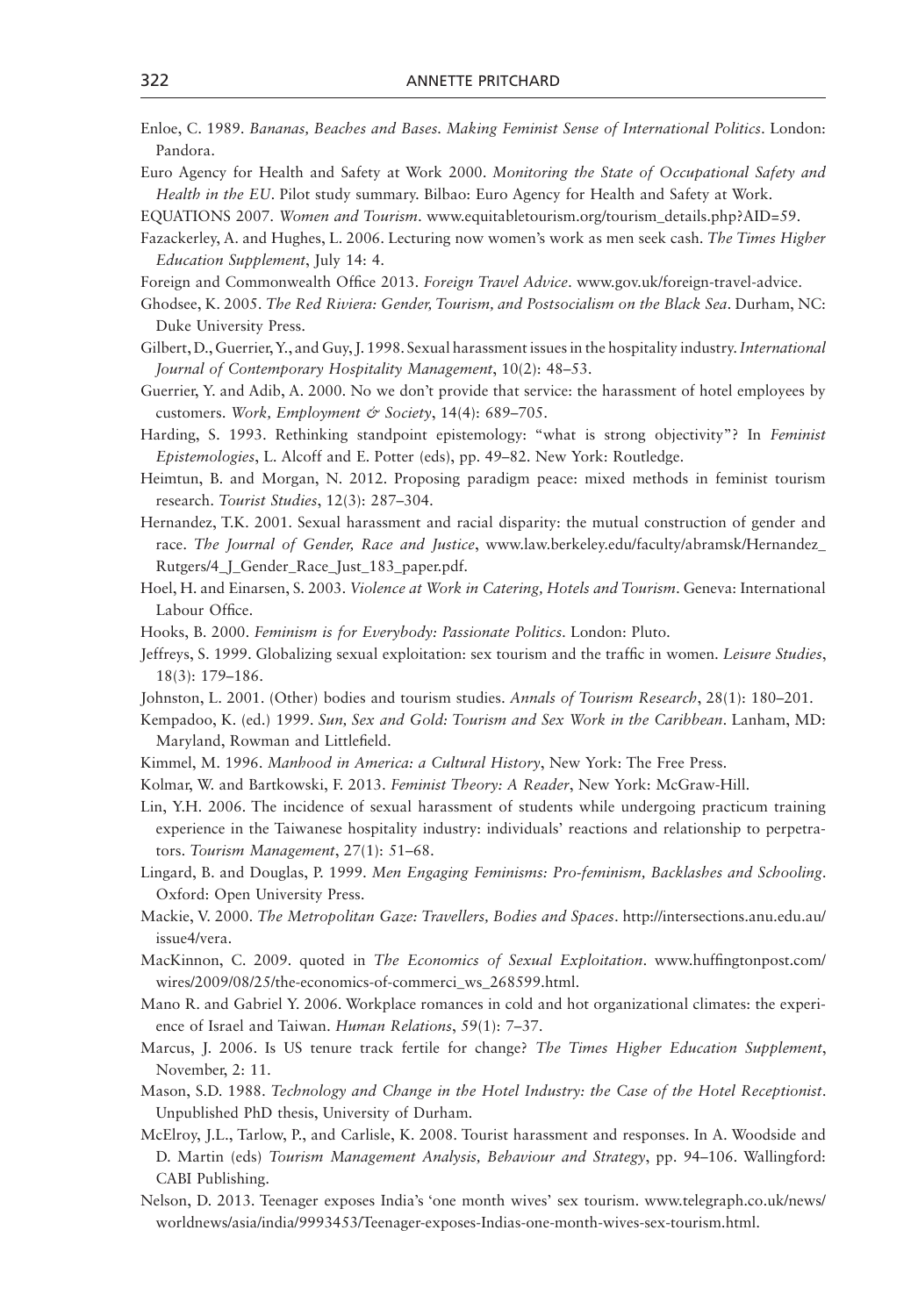- Nickerson, D. 2012. *Human Resource Management for the Hospitality and Tourism Industries*. Oxford: Elsevier.
- Oakley, A. 2006. Feminism isn't ready to be swept under the carpet. *The Times Higher Education Supplement*, March 3: 18–19.
- Peoples, F.M. 2008. Street harassment in Cairo: a symptom of disintegrating social structures. *The African Anthropologist*, 15(1–2): 1–20.
- Poulson, J. 2007. Metamorphosis in hospitality: a tradition of sexual harassment. *International Journal of Hospitality Management*, 27: 232–240.
- Pritchard, A. and Morgan, N. 2006. Hotel Babylon? Exploring hotels as liminal sites of transgression and transition. *Tourism Management*, 27(5): 762–772.
- Pritchard, A. and Morgan, N. 2007a. De-centring tourism's intellectual universe or the dialectic between change and tradition. In *The Critical Turn in Tourism Studies*, I. Ateljevic, A. Pritchard, and N. Morgan (eds), pp. 12–28. Oxford: Elsevier.
- Pritchard, A. and Morgan, N. 2007b. Encountering scopophilia, sensuality and desire: engendering Tahiti. In *Tourism and Gender: Embodiment, Sensuality and Experience*, A. Pritchard, N. Morgan, I. Ateljevic, and C. Harris (eds), pp. 158–181. Oxford: CABI Publishing.
- Pritchard, A. and Morgan, N. 2010a. Tourist bodies, transformation and sensuality. In *The New Politics of Pleasure and Leisure*, S. Wagg and P. Brabam (eds), pp. 153–168. Basingstoke: Palgrave.
- Pritchard, A. and Morgan, N. 2010b. Wild on the beach: discourses of desire, sexuality and liminality. In *Culture, Heritage and Representation: Perspectives on Visuality and the Past*, E. Waterton and S. Watson (eds), pp. 127–144. Farnham: Ashgate.
- Ramazonğlu, C. and Holland, J. 2002. *Feminist Methodology: Challenges and Choices*. London: Sage Publications.
- Ren, C., Pritchard, A., and Morgan, N. 2010. Constructing tourism research: a critical enquiry. *Annals of Tourism Research*, 37(4): 885–904.
- Rydsik, A., Pritchard, A., Morgan, N., and Sedgley, D. 2012. Mobility, migration and hospitality employment: Voices of Central and Eastern European women. *Hospitality & Society*, 2(2): 137–157.
- Sanders, E. 2011. *One Night in Bangkok: Western Women's Interactions with Sexualised Spaces in Thailand*. Unpublished PhD thesis, University of Nottingham.
- Sealy, R. and Vinnicombe, S. 2013. The Female FTSE Board Report 2012. Milestone or Millstone? Cranfield: Cranfield School of Management.
- Shelley, L. 2010. *Human Trafficking: A Global Perspective*. New York: Cambridge University Press.
- Swain, M.B. 2004. (Dis)embodied experience and power dynamics in tourism research. In *Qualitative Research in Tourism: Ontologies, Epistemologies and Methodologies*, J. Phillimore and L. Goodson (eds), pp. 102–118. London: Routledge.
- Swain, M.B. and Momsen, J.H. (eds) 2002. *Gender/Tourism/Fun(?)*. New York: Cognizant Communication Corporation.
- Trantner, M.N. and Hatton, E. 2011. Gender, sexualisation and the Rolling Stone, sociological images inspiring sociological imaginations everywhere. *The Society Pages*, December 30.
- Tribe, J. 2006. The truth about tourism. *Annals of Tourism Research*, 33(2): 360–381.
- Tribe, J. 2010. Tribes, territories and networks in the Tourism Academy. *Annals of Tourism Research*, 37(1): 7–33.
- UNWTO (United Nations World Tourism Organization) 2011. *Global Report on Women in Tourism 2010*. UNWTO and UN Women. [http://ethics.unwto.org/en/content/global-report-women-tourism](http://ethics.unwto.org/en/content/global-report-women-tourism-2010) [-2010](http://ethics.unwto.org/en/content/global-report-women-tourism-2010).
- US Aid 2013. *United States Strategy to Prevent and Respond to Gender-Based Violence Globally*. [www.usaid.gov/sites/default/files/documents/2155/GBV\\_Factsheet.pdf](http://www.usaid.gov/sites/default/files/documents/2155/GBV_Factsheet.pdf).
- Van Eeden, J. 2007. Gendered tourism space: a South African perspective. In *Tourism and Gender: Embodiment, Sensuality and Experience*, A. Pritchard, N. Morgan, I. Ateljevic, and C. Harris (eds), pp. 182–206. Oxford: CABI Publishing.
- Veijola, S. and Jokinen, E. 1994. The body in tourism. *Theory, Culture and Society*, 11(3): 125–151.